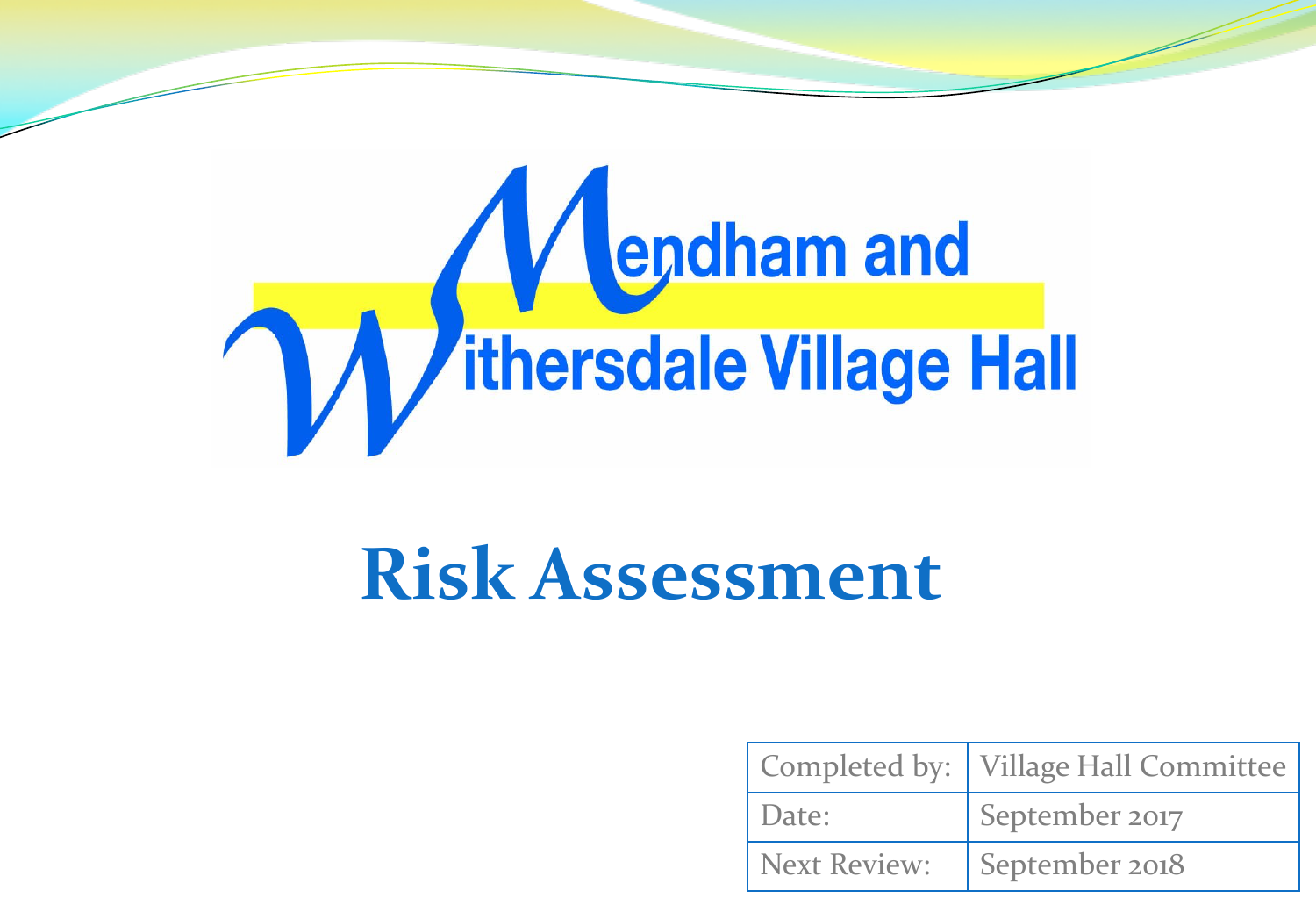#### **Context**

The management committee decided to complete a risk assessment of the village hall to control the risks to people who used the hall and were involved in its maintenance and upkeep.

The management committee did not have a legal requirement to record the findings of this risk assessment as no-one is directly employed by the village hall.

Much of the repair and maintenance work at the hall is completed by self-employed workers, who have responsibility for their own health and safety, as well as for other issues like the hours they work and their financial and tax arrangements.

However, the management committee decided that there were sound legal and business reasons to record the findings of the risk assessment, and to take steps to make sure that they were brought to the attention of those working or holding an event in the hall.

How was the risk assessment completed?

The secretary followed the guidance in five steps to risk assessment (www.hse.gov.uk/pubns/indg163.pdf).

- 1) To identify the hazards, the committee:
	- looked at HSE's web pages for free health and safety advice and guidance for small businesses;
	- walked around the hall, car park and other areas noting things that might pose a risk; and
	- spoke to other users of the hall, and to people who had done jobs at the hall, to learn from their experience and to get their views on health and safety.
- 2) The committee then wrote down who could be harmed by the hazards and how.
- 3) The committee wrote down what controls were in place to manage these risks and then compared these to the guidance on HSE's website.
- 4) The committee put the findings of the risk assessment into practice, writing down who was responsible for doing what, and by when. They decided to tick off each action when it was completed, and to record the date when it was done.
- 5) The committee decided to put in place all the additional risk controls suggested. They also decided that the risk assessment would be shown to all workers doing jobs at the hall, and given to all users of the hall, and that it would be discussed with the representatives of all groups using the hall for the first time. A copy was also put up in the reception area.

The management committee has decided to review the risk assessment every year, or immediately if any changes occurred to the hall or how the hall was used.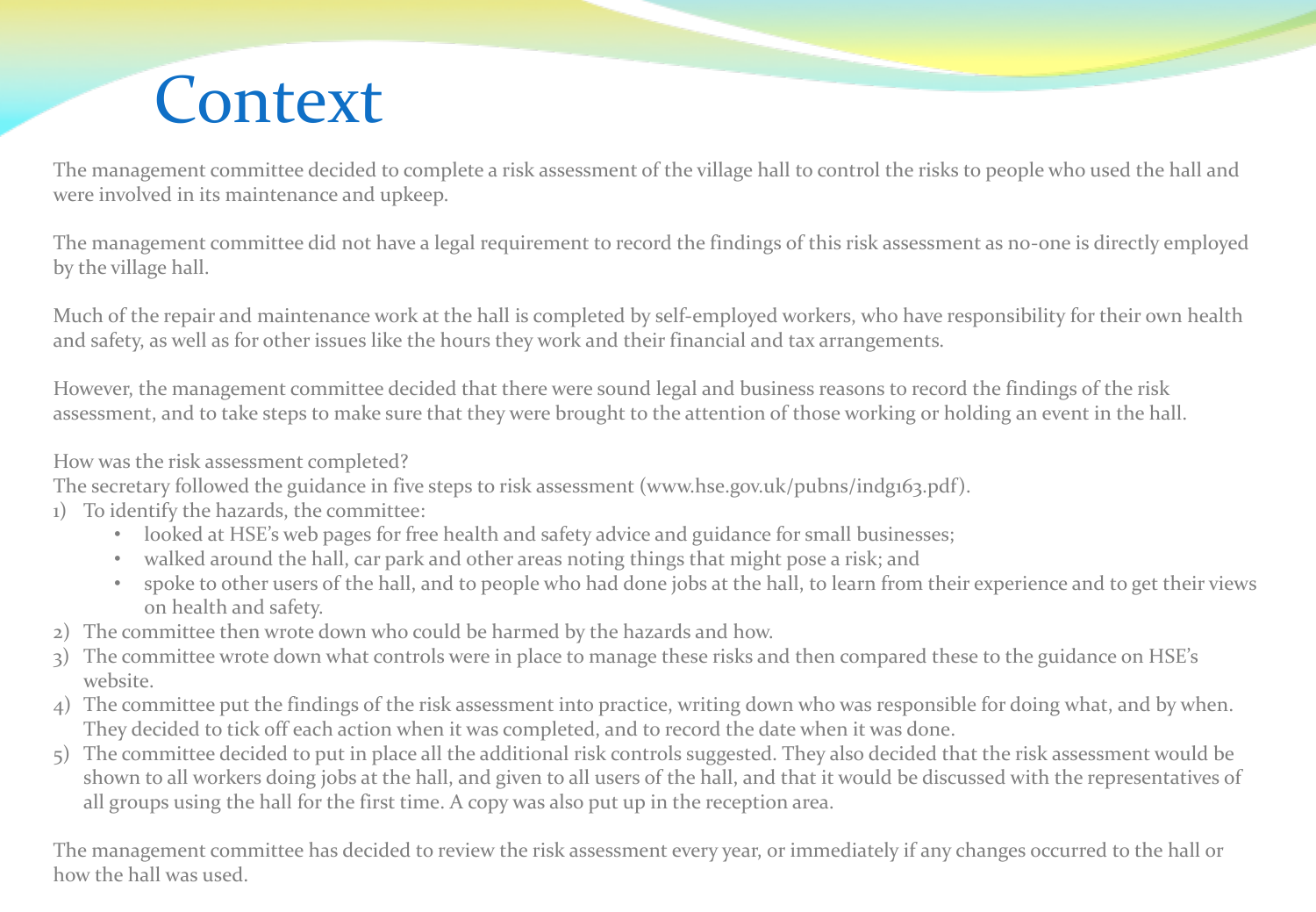| What are the<br>hazards?                                                                                                                                                   | Who might be<br>harmed and how?                                                                                                                                                                                                                                                  | What are you already doing?                                                                                                                                                                                                                                                                                 | What further action is<br>necessary?                                                                                      | <b>Action by</b><br>who?                                                                   | <b>Action by</b><br>when? | Completed?  |
|----------------------------------------------------------------------------------------------------------------------------------------------------------------------------|----------------------------------------------------------------------------------------------------------------------------------------------------------------------------------------------------------------------------------------------------------------------------------|-------------------------------------------------------------------------------------------------------------------------------------------------------------------------------------------------------------------------------------------------------------------------------------------------------------|---------------------------------------------------------------------------------------------------------------------------|--------------------------------------------------------------------------------------------|---------------------------|-------------|
| Slips, trips and<br>falls<br>injuries such as<br>e.g. uneven surface<br>of car park, cleaning<br>if they slip e.g. on<br>floors etc.<br>spillages or trip over<br>objects. | Users of the hall and<br>Car Park surface maintained to<br>car park may suffer<br>be as even as possible.<br>Parking spaces for visitors with<br>$\bullet$<br>disabilities available next to<br>fractures or bruising<br>entrance.<br>Ditches filled in the prevent<br>$\bullet$ | Add reflectors to the Boules<br>Piste to highlight trip hazard.<br>Consider piping last ditch<br>$\bullet$<br>during next building project.                                                                                                                                                                 | <b>TT</b>                                                                                                                 | End 2017                                                                                   |                           |             |
|                                                                                                                                                                            |                                                                                                                                                                                                                                                                                  | trip hazard.<br>Non slip slabs used around<br>new installations (Boules Piste)<br>Good lighting in car park and<br>all rooms and corridors in hall.                                                                                                                                                         | Update Hire Agreement so<br>users know to clear up spillages<br>immediately and know where<br>equipment for this is kept. | NC                                                                                         | End Q1 2018               |             |
|                                                                                                                                                                            |                                                                                                                                                                                                                                                                                  | Mat at entrances to stop rain<br>water being carried in.<br>No storage in corridors.<br>$\bullet$<br>No trailing electrical<br>cables/leads.<br>Lighting installed at Boules<br>$\bullet$<br>Piste.<br>$\bullet$<br>Salt bin (with reflective sign)<br>icy weather.                                         | 'Keep Off' signs at sewage area.<br>placed near main entrance for                                                         | Consider replacing the yellow<br>$\bullet$<br>step safety strips on all external<br>steps. | GP                        | End Q1 2018 |
| Working at height<br>e.g. changing light<br>bulbs, cleaning<br>windows, putting up<br>decorations.                                                                         | Anyone working at<br>height could suffer<br>injuries, possibly<br>very serious ones,<br>should they fall.                                                                                                                                                                        | Appropriate stepladder<br>securely stored and available<br>for use.<br>Hall committee members and<br>cleaner know how to use the<br>stepladder safely and check for<br>ongoing safety.<br>Copies of the HSE guidance on<br>safe use of stepladders and<br>make available to all who use<br>the step ladder. | Update hall users hire<br>agreement so that they know<br>they are responsible for<br>working at heights safely.           | <b>NC</b>                                                                                  | End Q1 2018               |             |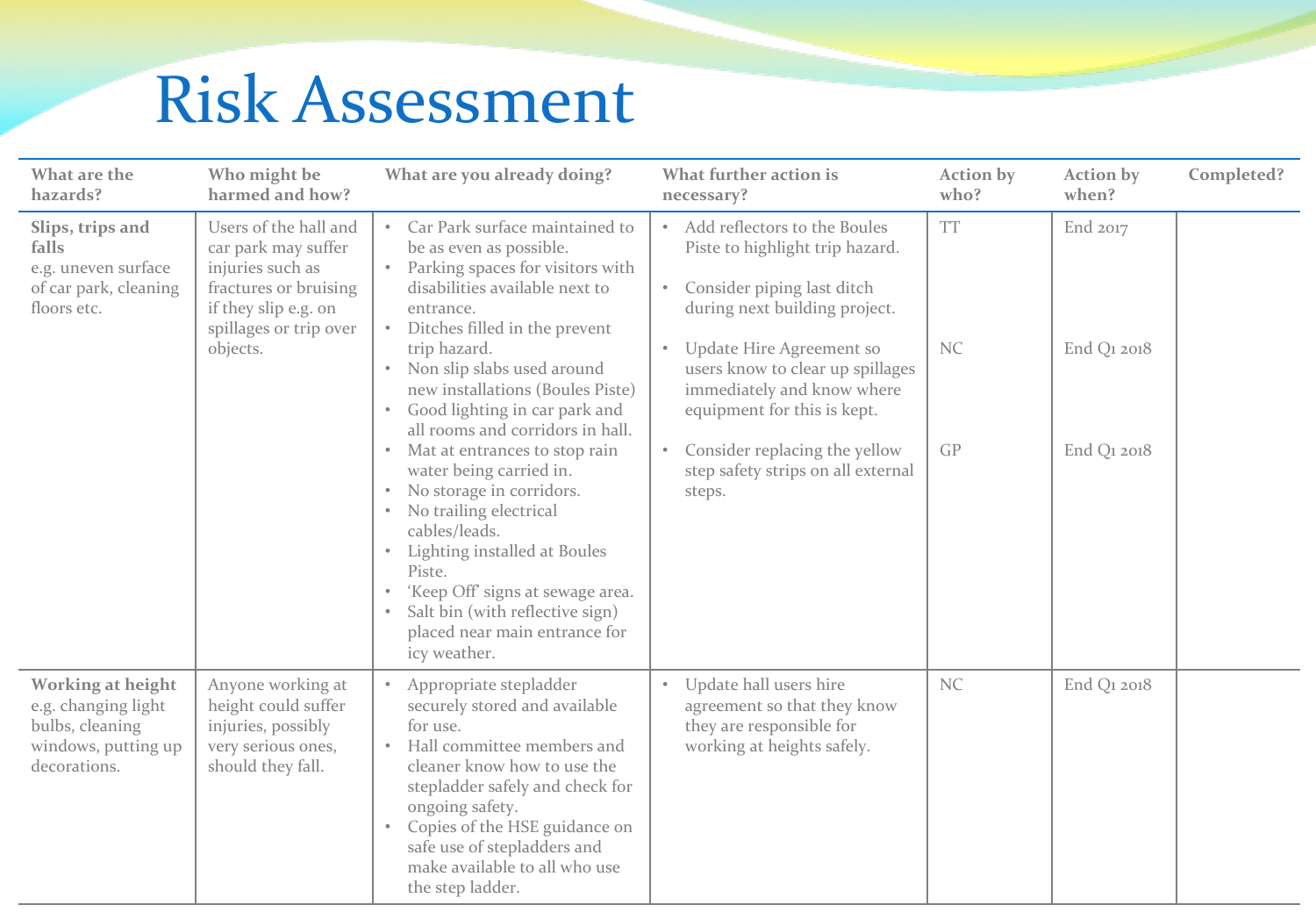| What are the<br>hazards?                                    | Who might be<br>harmed and how?                                                                                                                                                        | What are you already doing?                                                                                                                                                                                                                                                                                                                                      | What further action is<br>necessary?                                                                | <b>Action</b> by<br>who? | <b>Action by</b><br>when? | Completed? |
|-------------------------------------------------------------|----------------------------------------------------------------------------------------------------------------------------------------------------------------------------------------|------------------------------------------------------------------------------------------------------------------------------------------------------------------------------------------------------------------------------------------------------------------------------------------------------------------------------------------------------------------|-----------------------------------------------------------------------------------------------------|--------------------------|---------------------------|------------|
| Hazardous<br><b>Substances</b><br>e.g. cleaning<br>products | The cleaner, and<br>others cleaning, risk<br>skin problems e.g.<br>dermatitis and eye<br>damage from<br>contact with<br>cleaning chemicals.<br>Vapour may cause<br>breathing problems. | Mops, brushes and rubber<br>gloves provided.<br>Cleaner is trained to use<br>products safely.<br>Cleaning products stored in<br>locked cupboard.<br>Committee have full access to<br>$\bullet$<br>all cupboards in hall to ensure<br>no hazardous substances are<br>incorrectly stored.                                                                          | Consider moving to milder<br>$\bullet$<br>cleaning products where they<br>are marked 'irritant'.    |                          |                           |            |
| Electricity                                                 | Users risk electric<br>shock or burns from<br>faulty equipment or<br>installation                                                                                                      | Fixed installation correctly<br>$\bullet$<br>installed by qualified<br>electrician and inspected<br>regularly.<br>All repairs by qualified<br>$\bullet$<br>electrician.<br>Portable equipment checked<br>$\bullet$<br>for signs of damage before use.<br>Safety plugs in all sockets at or<br>$\bullet$<br>below child accessible levels. (6<br>to be purchased) | Update hire agree so Hall<br>hirers know they are<br>responsible for any equipment<br>used on site. | NC                       | End Q1 2018               |            |
| <b>Stored Equipment</b>                                     | Users could be<br>injured by<br>collapsing stacks                                                                                                                                      | Users know that they must<br>$\bullet$<br>stack tables and chairs<br>carefully so they do not<br>collapse.<br>No shelving left in hall to<br>$\bullet$<br>prevent over stacking.                                                                                                                                                                                 |                                                                                                     |                          |                           |            |
| <b>Manual Handling</b>                                      | Users may suffer<br>back pain if they try<br>to lift objects that<br>are too heavy or<br>awkward.                                                                                      | Trolley available for moving<br>chairs.                                                                                                                                                                                                                                                                                                                          | Consider purchase of other<br>heavy moving equipment e.g.<br>sack barrow, table trolley.            | Committee                | End Q1 2018               |            |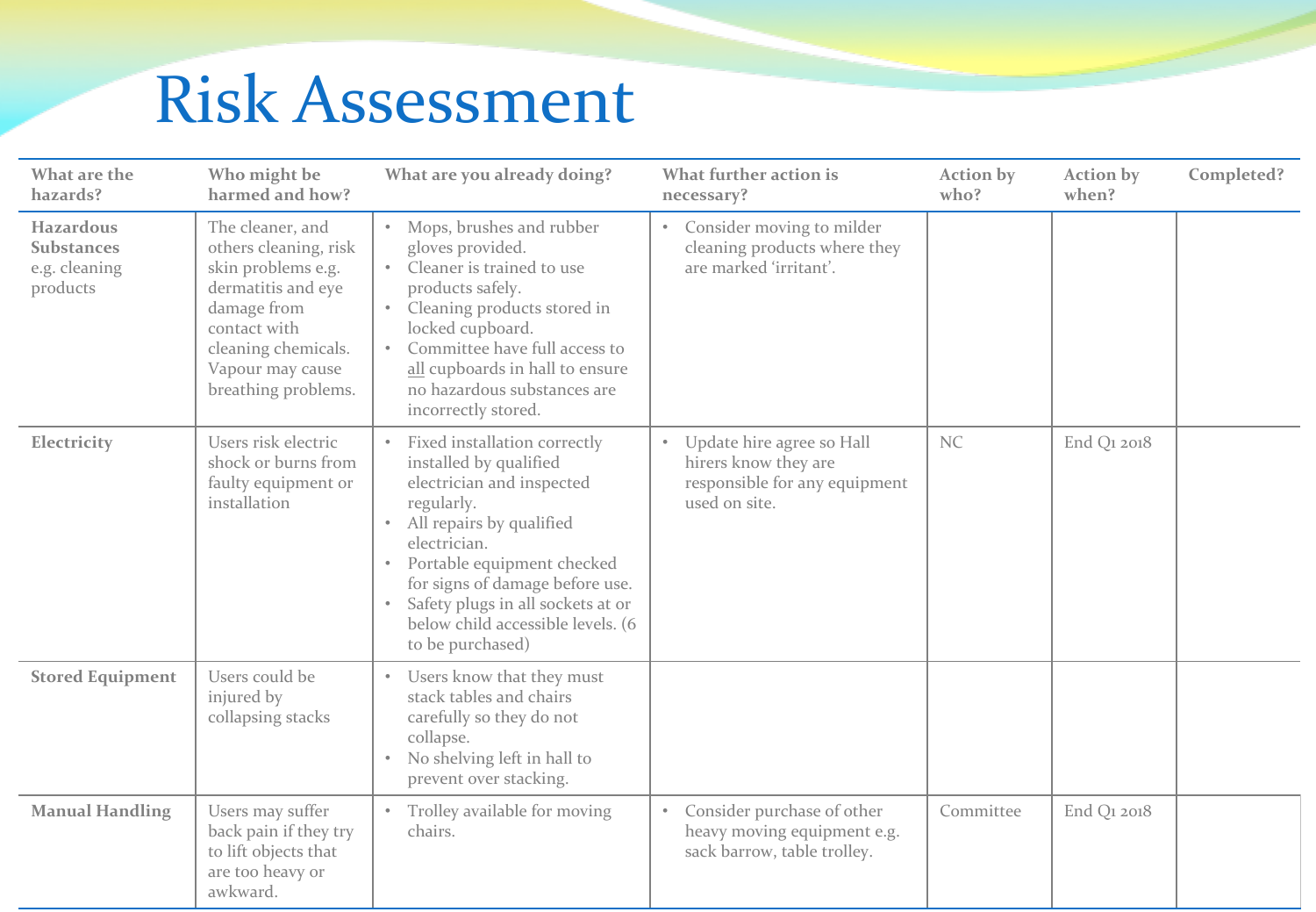| What are the<br>hazards? | Who might be<br>harmed and how?                                                                                                                                                                         | What are you already doing?                                                                                                                                                                                                                                                                                                                                             | What further action is<br>necessary?                                                                                                                                                                                                                                | <b>Action by</b><br>who?     | Action by<br>when?                        | Completed? |
|--------------------------|---------------------------------------------------------------------------------------------------------------------------------------------------------------------------------------------------------|-------------------------------------------------------------------------------------------------------------------------------------------------------------------------------------------------------------------------------------------------------------------------------------------------------------------------------------------------------------------------|---------------------------------------------------------------------------------------------------------------------------------------------------------------------------------------------------------------------------------------------------------------------|------------------------------|-------------------------------------------|------------|
| <b>Asbestos</b>          | Staff, and others<br>carrying out normal<br>activities at very low<br>risk. Asbestos only<br>poses a risk if fibres<br>are released into air<br>and inhaled.<br>Maintenance<br>workers at most<br>risk. | Last building containing<br>asbestos removed by suitably<br>qualified professionals within<br>the last 12 months.                                                                                                                                                                                                                                                       |                                                                                                                                                                                                                                                                     |                              |                                           |            |
| Fire                     | If trapped, staff and<br>users could suffer<br>fatal injuries from<br>smoke or burns.                                                                                                                   | Fire risk assessment<br>completed.                                                                                                                                                                                                                                                                                                                                      |                                                                                                                                                                                                                                                                     |                              |                                           |            |
| <b>Mowers</b>            | Users could suffer<br>injuries if the mower<br>is not used correctly                                                                                                                                    | All mower users have been<br>trained and sign off training<br>evidence sheet before mower<br>can be used at the hall.                                                                                                                                                                                                                                                   | Ensure all new mower users<br>complete and sign training.<br>Remind existing users of the<br>$\bullet$<br>requirements for using mower.                                                                                                                             | Committee                    | End Q4 2017                               |            |
| <b>MUGA</b>              | Loose stones at edge<br>of south side of<br>MUGA may migrate<br>onto playing surface.<br>Weeds may grow on<br>surface.<br>Wet playing surface<br>or icy playing<br>surface.                             | All user/hirers sign a MUGA<br>application which about risks.<br>Check surface free from loose<br>stones and other debris<br>regularly. (Usually once a<br>week) Remove any weeds that<br>have grown (As and when<br>seen). Remove leaves in<br>autumn before they become<br>slippery. (Oct/Nov annually)<br>Put up a sign asking users to<br>make own risk assessment. | Annual check to asses whether<br>$\bullet$<br>or not moss has grown on the<br>surface and if the surface needs<br>pressure washing<br>Check for any holes appearing<br>$\bullet$<br>in surface that may need<br>repairing<br>• Check tennis net is in good<br>order | <b>TT</b><br>TT<br><b>TT</b> | End Q1 2018<br>End Q1 2018<br>End Q2 2018 |            |